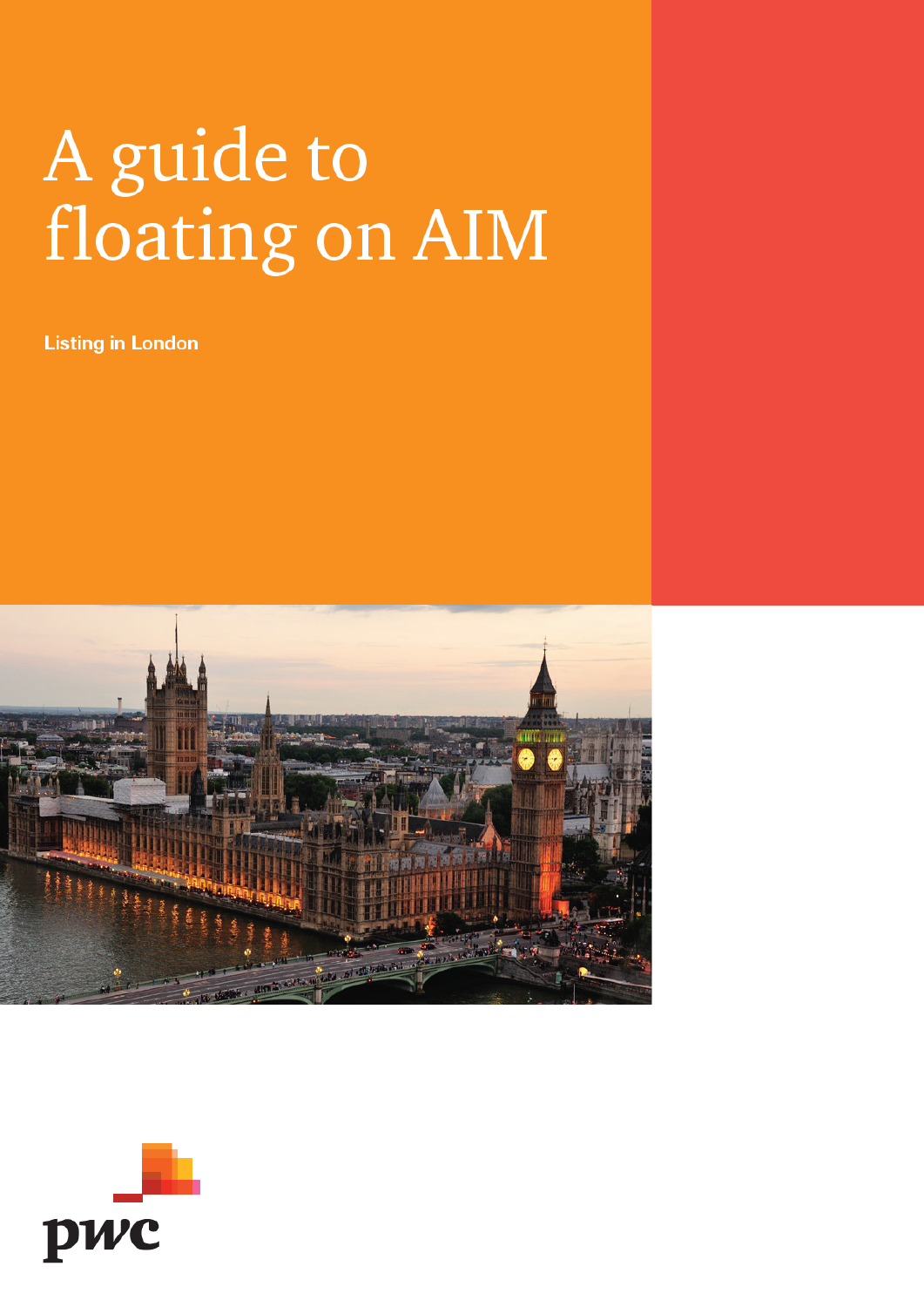# Floating on AIM

Since the launch of the market in 1995, AIM has emerged as one of the most successful growth markets in the world. It has developed rapidly both in terms of the number and diversity of companies admitted to the market, and the range of institutional and retail investors involved. Its success is built on a simplified regulatory environment which has been specifically designed for the needs of small and emerging companies.

# Regulatory environment

AIM companies are governed by the AIM Rules for Companies (AIM Rules) which set out the requirements and guidance for companies quoted or wishing to be quoted on AIM. The admission document requirements are based on the FCA's Prospectus Rules with certain (optional) exclusions. Admission documents relating to a public offer in the UK will need to follow the FCA's Prospectus Rules and require the approval of the FCA.

# Key differences between AIM and the Main Market (Premium segment)

| <b>AIM</b>                                                                                                                                                                 | <b>Main Market</b>                                                                                                                                            |
|----------------------------------------------------------------------------------------------------------------------------------------------------------------------------|---------------------------------------------------------------------------------------------------------------------------------------------------------------|
| No minimum number of<br>shares to be in public hands                                                                                                                       | Minimum 25% shares in public<br>hands                                                                                                                         |
| No trading record requirement<br>(minimum three years if<br>available)                                                                                                     | Normally three year trading<br>record required                                                                                                                |
| Prior shareholder approval<br>required only for reverse<br>takeovers and fundamental<br>disposals                                                                          | Prior shareholder approval<br>required for significant<br>transactions, including<br>significant acquisitions,<br>disposals and related party<br>transactions |
| Admission documents not<br>pre-vetted by the Exchange.<br>The FCA will yet an AIM<br>admission document where<br>it is also a Prospectus under<br>the Prospectus Directive | Prospectus pre-vetted and<br>approved by the UKLA                                                                                                             |
| Nominated adviser and<br>broker required at all times                                                                                                                      | Sponsors needed for new<br>applicants and significant<br>transactions                                                                                         |
| No minimum market<br>capitalisation                                                                                                                                        | Minimum market capitalisation<br>of £700,000                                                                                                                  |
| Compliance with a<br>recognised corporate<br>governance code or explain<br>why not                                                                                         | Compliance with UK Corporate<br>Governance Code or explain<br>why not.                                                                                        |

# Role of the nominated adviser

The initial role of the nominated adviser is to ensure that the company is appropriate to be quoted on AIM and to advise on, and to ensure that the AIM Rules for Companies are complied with on admission. The nominated adviser can be the same entity as the company's broker (who encourages trading of the shares in the market) – and so it is important to carefully consider their selection.

As required by the AIM Rules for Nominated Advisers, the nominated adviser must undertake extensive due diligence, advise the company of its primary or secondary market disclosure requirements, be available to advise and guide AIM Companies for which it acts at all times and liaise with the Exchange and the company's other advisers.

## The decision to float

Once you have taken the decision to float you will need to critically appraise your existing business and equity story, to understand its attractiveness to the market and identify the extent to which it will meet the AIM admission requirements. These requirements may be analysed into the following areas:

- General suitability and initial considerations
- Eligibility for admission
- Continuing obligations and reporting requirements

## General suitability and initial considerations

Planning and good preparation are crucial to a successful flotation. The following are the key suitability issues that you will need to consider:

- Preparation of a well constructed, attractive equity 'story'
- Establishing an experienced board of directors and management team
- Corporate governance implications
- Suitability of existing capital and organisation structure
- Appropriateness of the financial track record
- Quality of management information and financial reporting procedures
- Tax strategy and planning
- Legal housekeeping
- Board remuneration, management and employee incentives
- External communications and investor relations, including preparation of a company website

## Eligibility for admission

A company must meet the eligibility requirements as set out in the AIM Rules for Companies. The main requirements are set out below:

#### Main eligibility requirements

- Appointment and retention of a nominated adviser and broker\*
- Production of an admission document
- Preparation of financial information for inclusion in the
	- Three years of audited financial information (if available)
	- unaudited interim financial information with comparatives is required
	- At a minimum, the last two years of the financial information must be restated onto the basis to be applied in the issuers next annual accounts, being IFRS (or equivalent standards for non-EEA companies –
- Sufficient working capital for at least 12 months from the date of admission
- Adequate financial reporting procedures
- Profit forecast, if appropriate
- \* The nominated adviser and broker must be registered with the Exchange. See the London Stock Exchange website for a list of current approved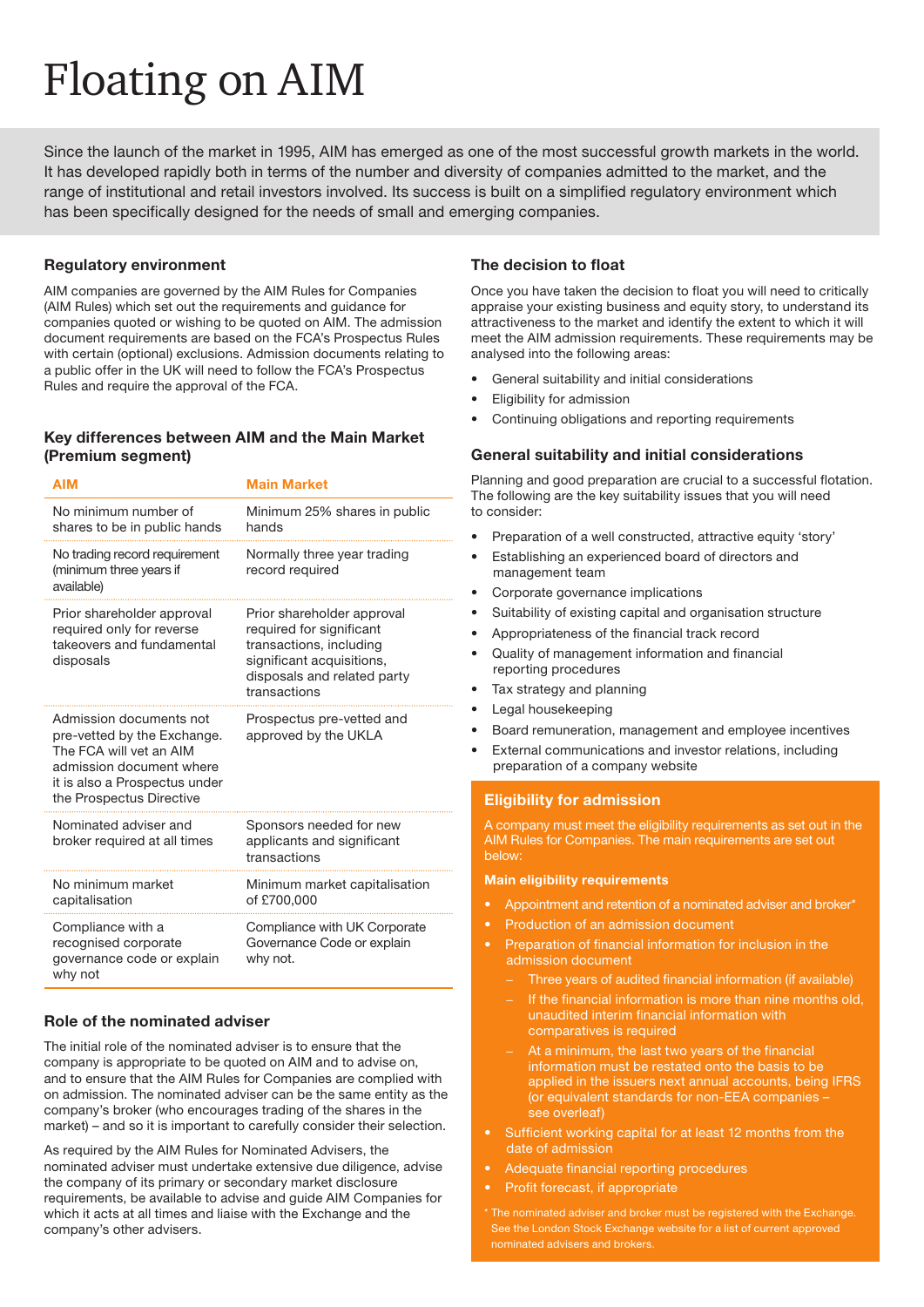# Flotation timeline



# Continuing obligations and financial reporting

The main continuing obligations and financial reporting requirements are:

#### Continuing obligations and financial reporting

| <b>Nominated adviser</b><br>and broker    | An Exchange approved nominated adviser and broker must be retained at all times                                                                                                                                                                                                                                                                                                                                                                                                                                                                                                                                                             |
|-------------------------------------------|---------------------------------------------------------------------------------------------------------------------------------------------------------------------------------------------------------------------------------------------------------------------------------------------------------------------------------------------------------------------------------------------------------------------------------------------------------------------------------------------------------------------------------------------------------------------------------------------------------------------------------------------|
| <b>Price sensitive information</b>        | New developments which, if made public, would result in a substantial movement in the share<br>price must be notified without delay                                                                                                                                                                                                                                                                                                                                                                                                                                                                                                         |
| <b>Annual report and accounts</b>         | The annual accounts must be signed and published within six months of the year end                                                                                                                                                                                                                                                                                                                                                                                                                                                                                                                                                          |
| <b>Half-yearly reports</b><br>(unaudited) | Half-yearly reports must be published within three months of the period end and contain primary<br>statements with comparatives, as a minimum                                                                                                                                                                                                                                                                                                                                                                                                                                                                                               |
| <b>Significant transactions</b>           | <b>Reverse takeovers,</b> being acquisitions of any of the class tests which exceed 100%, require<br>re-admission to AIM including publication of an admission document and shareholder approval<br>Disposals in a twelve month period exceeding 75% in any of the class tests set out in the AIM<br>Rules require publication of a circular and shareholder approval<br>An announcement is required for substantial transactions exceeding 10% of any of the class<br>$\bullet$<br>tests and outside the ordinary course of business. An announcement is required for related party<br>transactions exceeding 5% of any of the class tests |
| <b>Further equity issues</b>              | An admission document will only be required where a prospectus is required under the<br>Prospectus Rules, a new class of securities is to be admitted or the transaction qualifies as a<br>reverse takeover                                                                                                                                                                                                                                                                                                                                                                                                                                 |
| Lock-in arrangements                      | Where a company's main activity is a business which has not been independent and revenue<br>earning for at least two years, certain related parties and employees must not dispose of their<br>shares for one year after admission                                                                                                                                                                                                                                                                                                                                                                                                          |
| Website                                   | A website showing information on the business and all information made available to shareholders<br>$\bullet$<br>over the past 12 months must be maintained                                                                                                                                                                                                                                                                                                                                                                                                                                                                                 |
| <b>Corporate Governance</b>               | Details of a recognised corporate governance code that the directors of the AIM company has<br>$\bullet$<br>decided to apply, how the AIM company applies with that code, and where it departs from its<br>chosen corporate governance code, an explanation of the reasons for doing so. The information<br>is to be updated annually and the date it was last reviewed included on the company's website                                                                                                                                                                                                                                   |